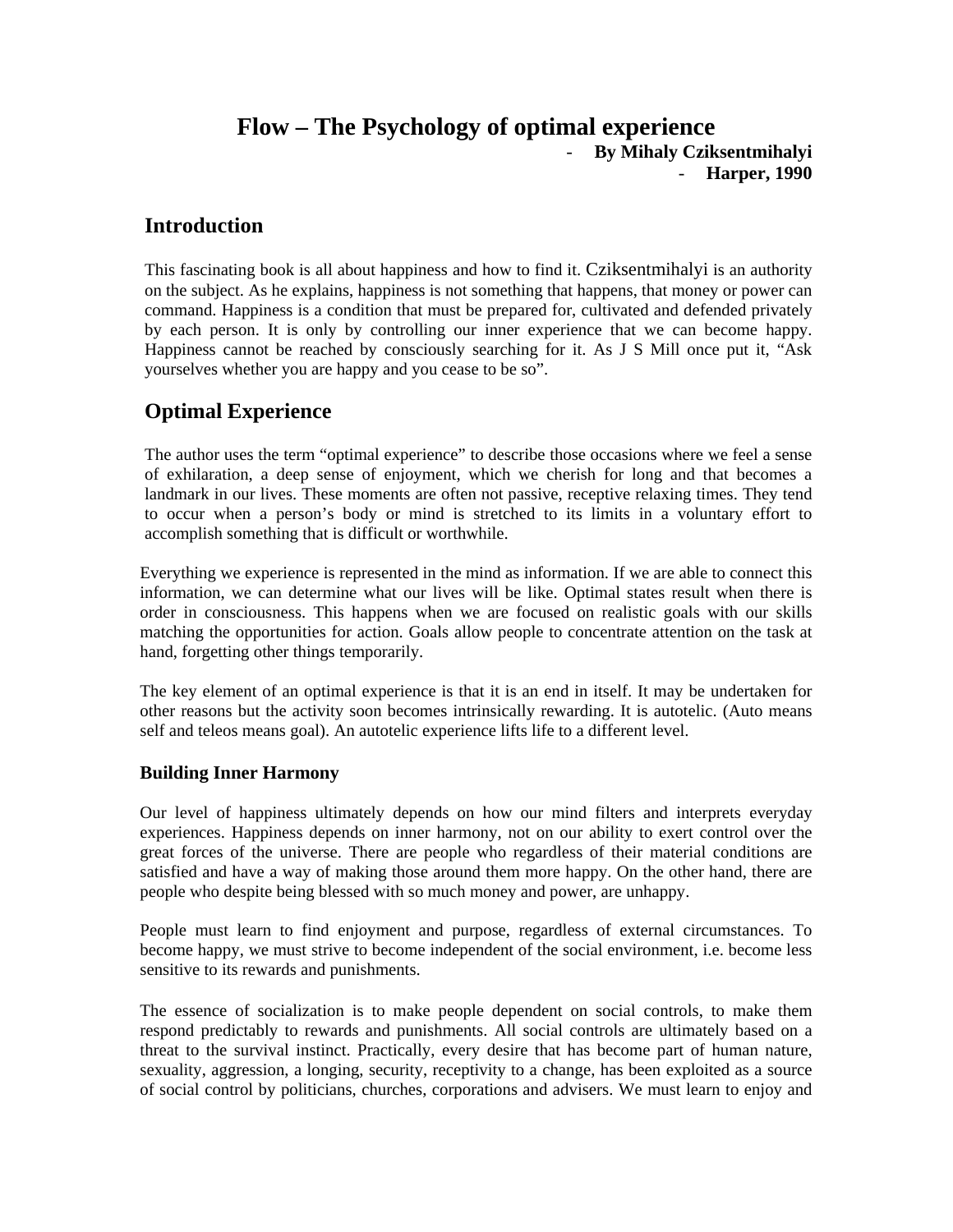find meaning in the ongoing stream of experience, in the process of living itself. This will ensure that the burden of social controls falls off from our shoulders.

#### **Controlling the Conscious**

Control over consciousness is not a cognitive skill. It cannot be memorized or routinely applied, but must be learnt by trial and error. It requires the commitment of emotions and will. Knowledge of how to control consciousness must also be reformulated, every time the cultural context changes. Rituals should not win over substance. Control over consciousness cannot be institutionalized. As soon as it becomes part of a set of social rules and norms, it ceases to be effective in the way it was originally intended to do.

The function of consciousness is to represent information about what is happening inside and outside the organization in such a way that it can be evaluated and acted upon by the body. The consciousness becomes a clearing house for sensations, perceptions, feelings, establishing priorities among all the diverse information. Without consciousness, we would have to depend on our instincts and reflexes. With consciousness, we can deliberately weigh what the senses tell us and respond accordingly. It is consciousness which enables us to daydream, write beautiful poems and scientific theories. Unfortunately, the nervous system has definite limits on how much information it can process at any given time. The information we allow into consciousness becomes extremely important. It is what determines the content and quality of life.

The shape and content of life depends on how attention has been used. The terms extrovert, high achiever, paranoid refer to how people structure their attention. Attention is our most important tool in the task of improving the quality of experience.

One of the main forces that affects consciousness adversely is psychic disorder – that is information that conflicts with existing intentions, or distracts us from carrying them out. Depending on how we feel, it can lead to pain, fear, rage, anxiety or jealousy. These disorders divert attention to undesirable objects. Psychic energy becomes unwieldy and ineffective. When information disrupts consciousness by threatening its goals, it leads to inner disorder or psychic entropy.

#### **Pleasure and Enjoyment**

Pleasure is essentially a feeling of contentment that one achieves whenever information in consciousness says that expectations set by biological programs or by social conditioning have been met.

Pleasure improves the quality of life by helping to maintain order but it cannot create new order in consciousness. Pleasure does not produce psychological growth.

Enjoyment results when a person has not only met some prior expectation but also gone beyond what he or she has been programmed to do and achieved something unexpected. Enjoyment, in other words, is characterized by a sense of novelty or accomplishment. Enjoyment has eight major components:

- 1. Tasks with a reasonable chance of completion
- 2. Clear goals
- 3. Immediate feedback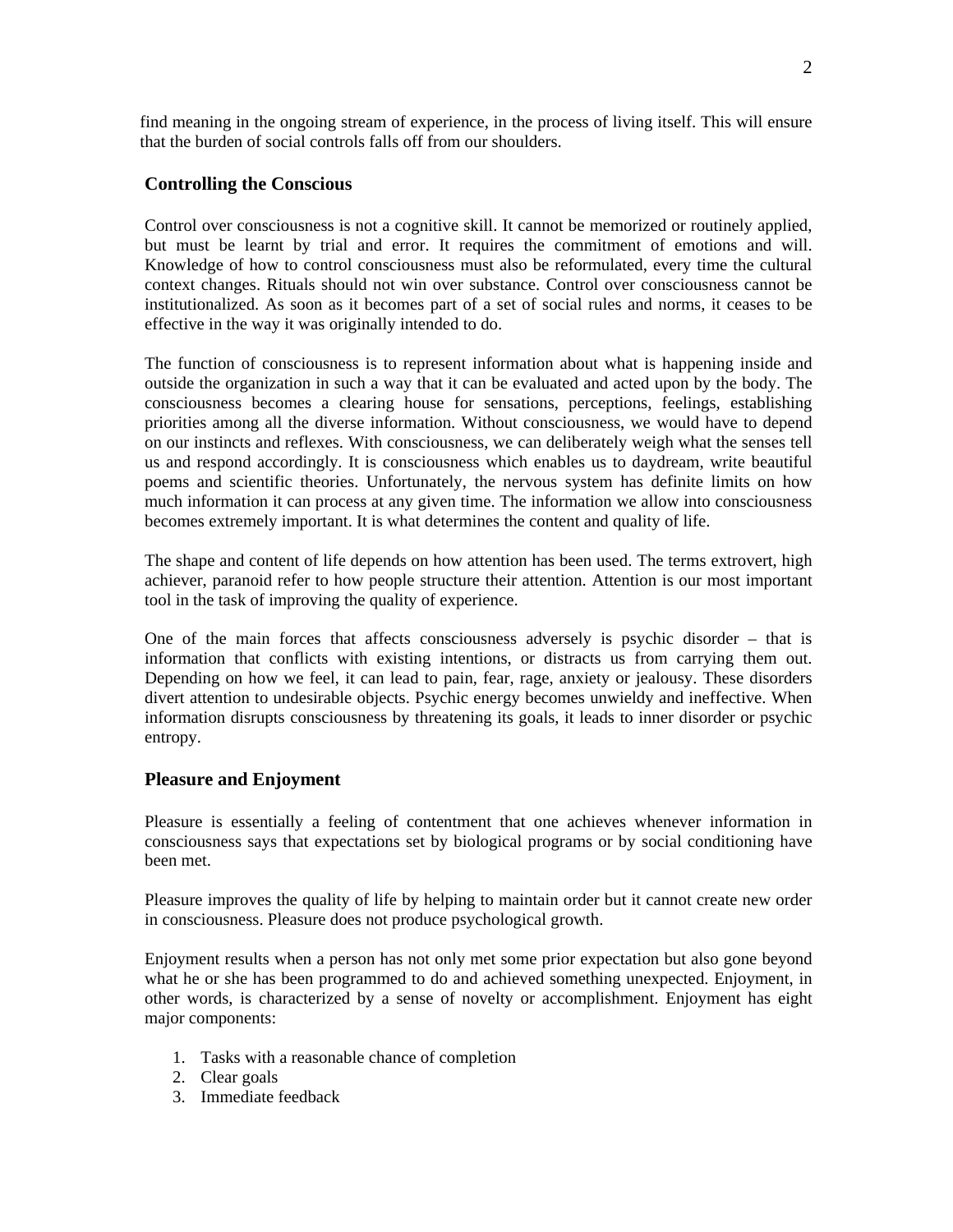- 4. Deep but effortless involvement that removes from awareness the frustrations and worries of everyday life.
- 5. Sense of control over our actions
- 6. No concern for the self
- 7. Alteration of the concept of time, hours can pass in minutes and minutes can look like hours.

#### **Understanding Flow**

During flow, attention is freely invested to achieve a person's goals because there is no disorder to strengthen out or no threat for the self to defend against. When a person can organize his or her consciousness so as to experience flow as often as possible, the quality of life starts to improve.

In flow, we are in control of our psychic energy and everything we do adds order to consciousness. Following a flow experience, our self becomes more complex than that it had been before, due to two broad psychological processes – differentiation and integration. The self becomes differentiated as the person after a flow experience feels more capable and skilled. Flow leads to integration because thoughts, intentions, feelings and the senses are focused on the same goal. After a flow episode, one feels more together than before, not only internally but also with respect to other people and the world in general. Differentiation promotes individuality while integration facilitates connections and security.

To improve the quality of life, we can try to make external conditions match our goals and also change how to experience external conditions. Both are needed. Each by itself is insufficient.

Some individuals are constitutionally incapable of experiencing flow, eg: schizophrenics. They notice irrelevant stimuli and get side tracked. Some people find it difficult to concentrate psychic energy. Others are too self conscious. Self centered people also find it difficult to reach flow. Alienation, a condition which forces people to act in ways that go against their goals, is also an impediment to flow. Another impediment is anomie where the norms of behaviour in the society become muddled. When it is no longer clear what is permitted and what is not, behaviours may become erratic.

People who require a lot of information to form representations of reality in consciousness may become more dependent on the external environment for using their minds. They have less control on their thoughts. By contrast, people who need only a few external stimuli to represent events in consciousness, are more autonomous from the environment. They have a more flexible attention that allows them to restructure experience more easily and therefore to achieve optimal experiences more frequently. People who can enjoy themselves in a variety of situations can screen out unwanted stimuli and focus only on what is relevant for the moment.

But there is no permanent genetic disadvantage. Learning can compensate for any inherent weaknesses. People who achieve flow more regularly pay close attention to the minute details of their environment, discover hidden opportunities for action, set goals, monitor progress using feedback and keep setting bigger challenges for themselves.

The most important trait of people who find flow even during adversity is non self conscious individualism, i.e. a strongly directed purpose that is not self seeking. Because of their intrinsic motivation, they are not easily disturbed by external events.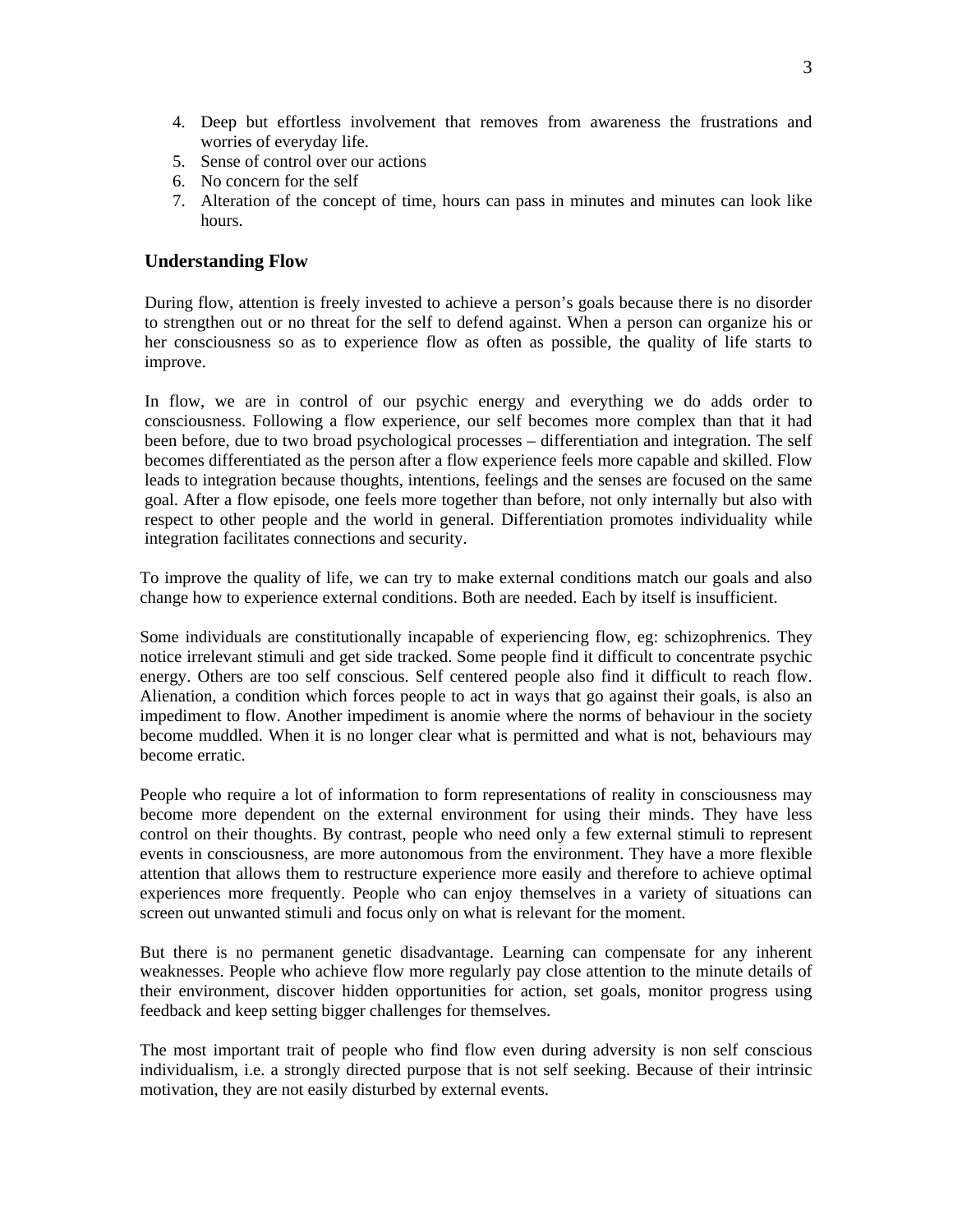# **Different ways to achieve Flow**

#### **The body**

Everything the body can do is potentially enjoyable. Yet many people ignore this capacity. If one takes control of what the body can do and learns to impose order on physical sensations, entropy leads to a sense of enjoyable harmony in consciousness. Sports, dance, sex, yoga, the martial arts, music, fasting, can all help produce enjoyment. The skills necessary to become athletes, dancers, etc are demanding. But it is possible to develop sufficient skills to find delight in what the body can do.

#### **The Mind**

Some of the most exhilarating experiences we undergo are generated inside the mind, triggered by information that challenges our ability to think. These activities that order the mind directly are primarily symbolic in nature. They depend on natural languages, mathematics or some other abstract system like a computer language to achieve ordering of the mind. Like in the case of physical activities, there must be rules, a goal and a way of obtaining feedback. The normal state of the mind is chaos. Without training and without an object in the external world that demands attention, people cannot focus their thoughts for more than a few minutes at a time. It is relatively easy to concentrate when attention is structured by outside stimuli and we place ourselves on automatic pilot. But when we are left alone, the basic disorder of the mind reveals itself. With nothing to do, it begins to follow random patterns, usually stopping to consider something painful or disturbing. The mind will usually focus on some real or imaginary pain, on recent grudges or long term frustrations. So it is important to gain control over mental processes.

#### **Leveraging Memory**

Memory is the oldest mental skill. Remembering is enjoyable because it entails fulfilling a goal and so brings order to consciousness. For a person who has nothing to remember, life can become severely impoverished. A mind with some stable content is much richer than one without. The author emphasizes that creativity and rote learning are not incompatible. A person who can remember stories, poems, etc often finds it more easy to find meaning in the contents of her mind.

#### **The Philosophy**

A fact often lost sight of is that philosophy and thinking were invented and flourished because thinking is pleasurable. Great thinkers have always been motivated by the enjoyment of thinking rather than the material rewards that would be gained by it. Indeed, playing with ideas can be exhilirating. Not only philosophy but the emergence of new scientific ideas is fueled by the enjoyment one obtains from creating a new way to describe reality.

## **Communication**

Conversation is another way of enhancing our lives by improving the quality of experience. Writing also provides important benefits. Writing gives the mind a disciplined means of expression. It allows one to record events and experiences so that they can be easily recalled and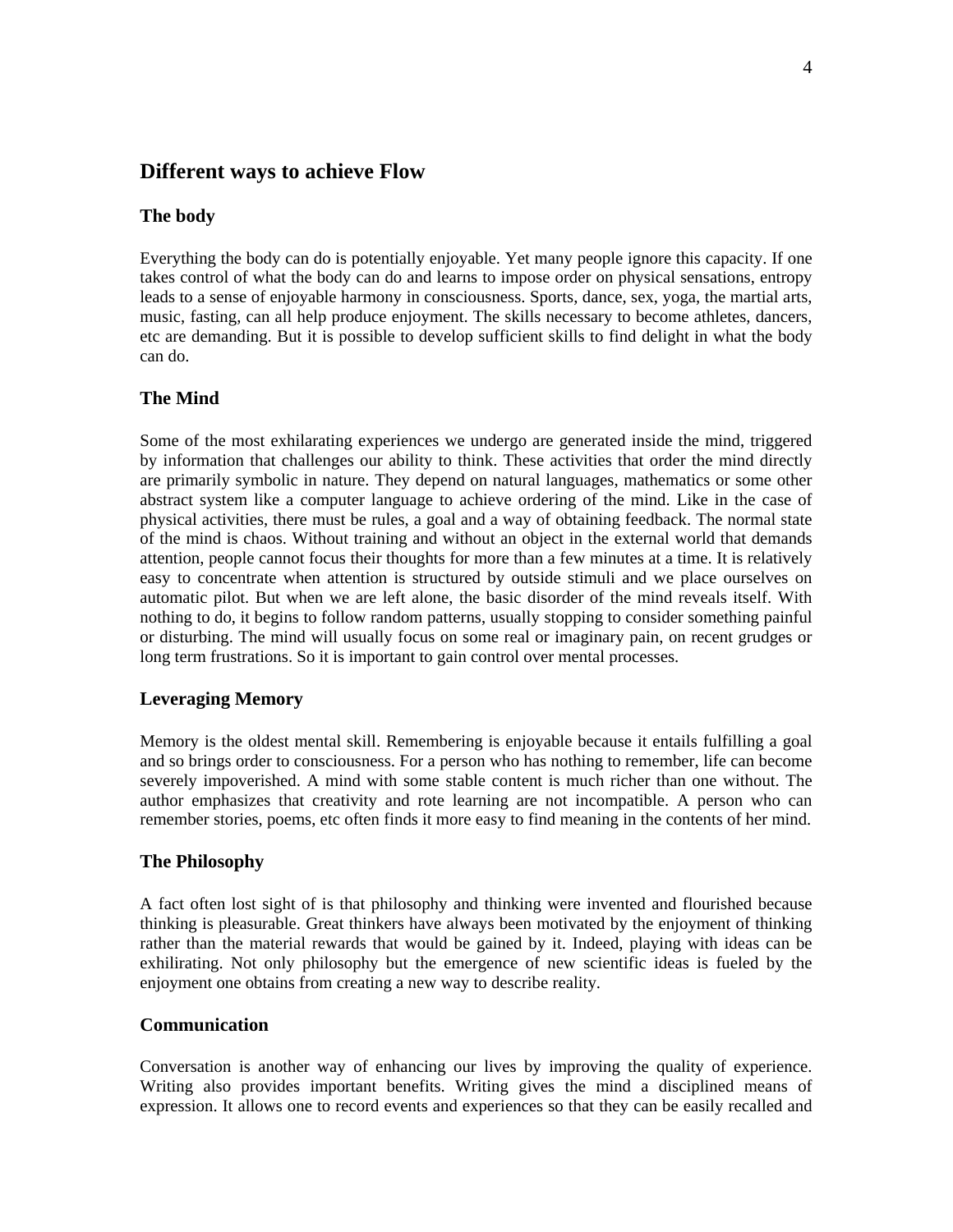relived in the future. It is a way to analyse and understand experiences. It is a self communication that brings order to them.

## **Writing**

Observing, recording and preserving the memory of both the large and small events of life is one of the oldest and most satisfying ways to bring order to consciousness. Having a record of the past can free us from the tyranny of the present and make it possible for consciousness to go back to older times.

## **Lifelong Learning**

Many people stop learning after they leave school. The long years of education often leave behind unpleasant memories. Their attention manipulated by text books and teacher, they look at graduation as the first day of freedom. The goal of learning is to understand what is happening around us and develop a personally meaningful sense of what one's experience is all about. So the end of formal education should be the start of a different kind of education that is motivated intrinsically.

## **The Job**

A job can also provide opportunities for flow. The more a job resembles a game with variety, appropriate and flexible challenges, clear goals and immediate feedback, the more enjoyable it will be regardless of the worker's level of development. Jobs can always be made more enjoyable. But unfortunately in today's business environment where the emphasis is on productivity and compensation, making jobs more enjoyable is low on the priority list. Another problem is that many people consider their jobs as something they have to do, a burden imposed from the outside. So even if the momentary on-the-job experience is positive, they tend to discount it, because it does not contribute to their own long range goals.

## **Solitude**

If we learn to make our relations with others more like flow experiences, our quality of life will improve. But the fact is the average adult spends about one third of his or her working time alone. So one must also learn to tolerate and enjoy being alone. We must learn to control consciousness even when we are alone. Most people feel a nearly intolerable sense of emptiness when they are alone, especially with nothing specific to do.

Indeed, the ultimate test for the ability to control the quality of experience is what a person does in solitude, with no external demands to give structure to attention. It is relatively easy to become involved with a job, to enjoy the company of friends or to enjoy a movie in a theatre. A person who rarely gets bored, who does not constantly need a favorable external environment to enjoy the moment, has passed the test for having achieved a creative life. If being alone is seen as a chance to accomplish goals that cannot be reached in the company of others, then instead of feeling lonely, a person will enjoy solitude and might be able to learn new skills in the process.

## **Coping with Stress**

While coping with stress, a person has three resources to draw from: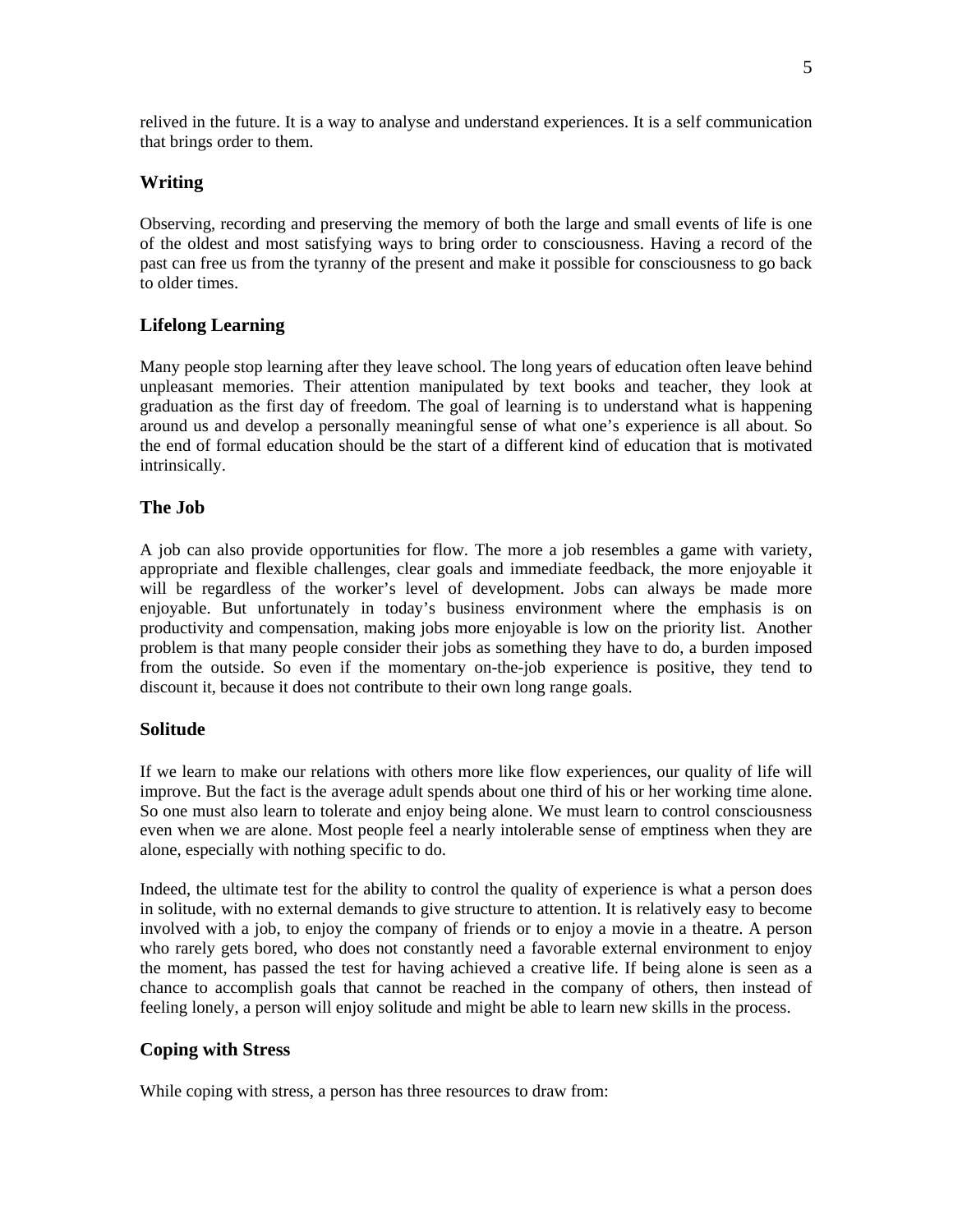- External support, especially the network of social support
- Psychological support, intelligence, education, relevant personality factors
- Coping strategies

Coping strategy is what makes the big difference. People respond to stress in two main ways. The positive response is called a mature defense. The negative response is called neurotic defense or regressive coping. The ability to make something good of a misfortune is a very rare gift. No trait is more useful, more essential for survival or more likely to improve the quality of life than the ability to transform adversity into an enjoyable challenge. Such people have unconscious self assurance. They believe destiny is in their hands. They are self assured but not self centered. They do not doubt that their own resources would be sufficient to determine their fate. They recognize their goals may have to be subordinated to a greater entity. Such people spend little time thinking about themselves. They are not focused on satisfying their needs. They are alert, constantly processing information from the surroundings. Instead of becoming internally focused, they stay in touch with what is going on. So new possibilities and new responses emerge.

One can cope with new situations either by trying to remove the obstacles or by focusing on the entire situation and asking whether alternative goals may be more appropriate. The moment biological or social goals are frustrated, a person must formulate new goals and create a new flow activity.

The autotelic self transforms potentially entropic experience into flow. Developing an autotelic self involves the following:

- Setting goals monitoring feedback
- Becoming immersed in the activity
- Paying attention to what is happening
- Enjoying the immediate experience

## **Creating a Unified Flow Experience**

Having achieved flow in one activity does not necessarily guarantee that it will be carried over into the rest of life. All life must be turned into an unified flow experience. As the author mentions, "If a person sets out to achieve a difficult enough goal, from which all other goals logically follow and if he or she invests all the energy in developing skills to reach that goal, then actions and feelings will be in harmony and the separate parts of life will fit together and each activity will make sense in the present, as well as in view of the past and the future."

It does not matter what the goal is. What is important is it should be compelling enough to order a lifetime's worth of psychic energy. A goal can give meaning to a person's life if it provides clear objectives, clear rules for action, and a way to concentrate and become involved.

Creating meaning involves bringing order to the contents of the mind by integrating one's actions into an unified flow experience. It is not enough to find a purpose. One must also carry through and meet its challenges. When an important goal is pursued with commitment and focus, and all the varied activities fit together into an unified flow experience, the result is harmony that is brought into consciousness. Purpose, resolution and harmony unify life and give it meaning by transforming it into a seamless flow experience. Whoever achieves this state, will never really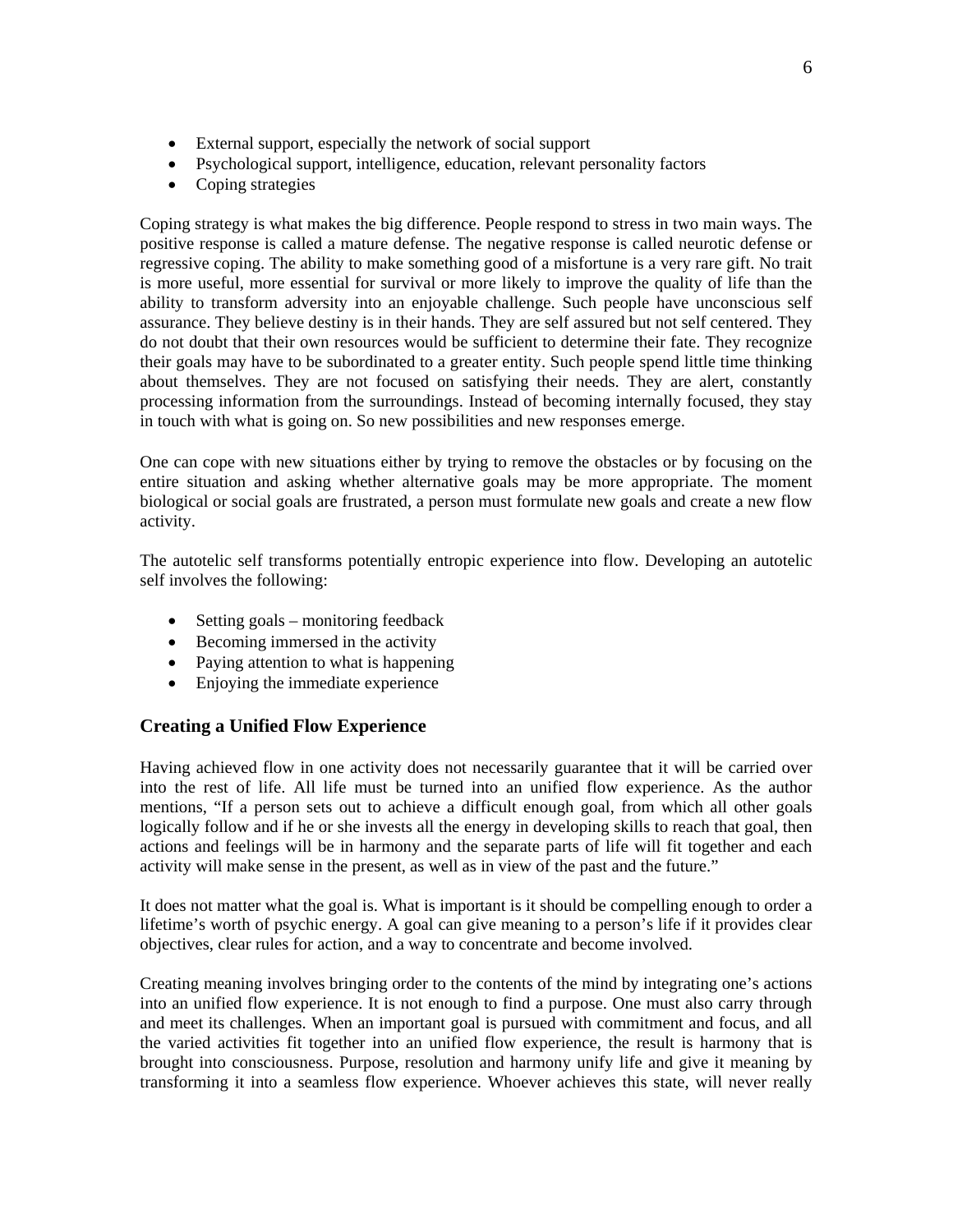lack anything else. A person whose consciousness is so ordered, need not fear unexpected events. Every living moment will make sense. By and large, life will become enjoyable.

#### **Conflicting Claims on attention**

The availability of too many choices today has increased uncertainty and led to a lack of resolve among competing claims. Inner conflict is the result of competing claims on attention. We should learn to sort out essential claims from those that are not. There are two ways of doing this – a life of action and a life of reflection.

Action helps create order but it has its drawbacks. For one, options may become restricted. Sooner or later, postponed alternatives may reappear as doubts and regrets. The goals that have sustained action over a period do not have enough power to give meaning to the entirety of life. This is where a path of reflection scores.

Detached reflection, a realistic weighing of options and their consequences are generally considered to be the best approach to a good life. Activity and reflection should complement each other. Action is blind, while reflection is impotent.

The psychic entropy peculiar to the human condition involves seeing more to do than one can actually accomplish and feeling able to accomplish more than what conditions allow. This becomes possible only if one keeps in mind more than one goal at a time, being aware at the same time of conflicting desires. When there are too many demands, options, challenges, we become anxious. When there are too few, we get bored. The inner harmony of technologically less advanced people is the positive side of their limited choices and of their stable repertory of skills, just as the confusion in our soul is due to unlimited opportunities.

Consciousness has become more complex over time, because of the biological situation of the central nervous system, the development of culture, technologies, specialization and exposion to contradictory goals.

Instead of accepting the unity of purpose provided by genetic instructions or by the rules of society, the challenge for us is to create harmony based on reason and choice. When a person's psychic energy coalesces into a life time, consciousness achieves harmony. But not all life themes are equally productive.

In authentic projects, a person realizes that choices are free and makes a personal decision based on relational evaluation of experience. Inauthentic projects are those a person chooses because they are what she feels ought to be done, because they are what everybody is doing. Authentic projects tend to be intrinsically motivated while inauthentic ones are motivated by external forces.

Similarly a distinction can be drawn between discovered and accepted life themes. In discovered life themes, a person writes the script for her actions out of personal experience and awareness of choice. In accepted life themes, a person simply accepts a predetermined role from a script written long ago by others.

People who succeed in building meaning into their experience tend to draw from the order achieved by past generations. There is much well ordered information accumulated in culture, ready for use. Great music, architecture, art, poetry, drama, dance, philosophy and religion are